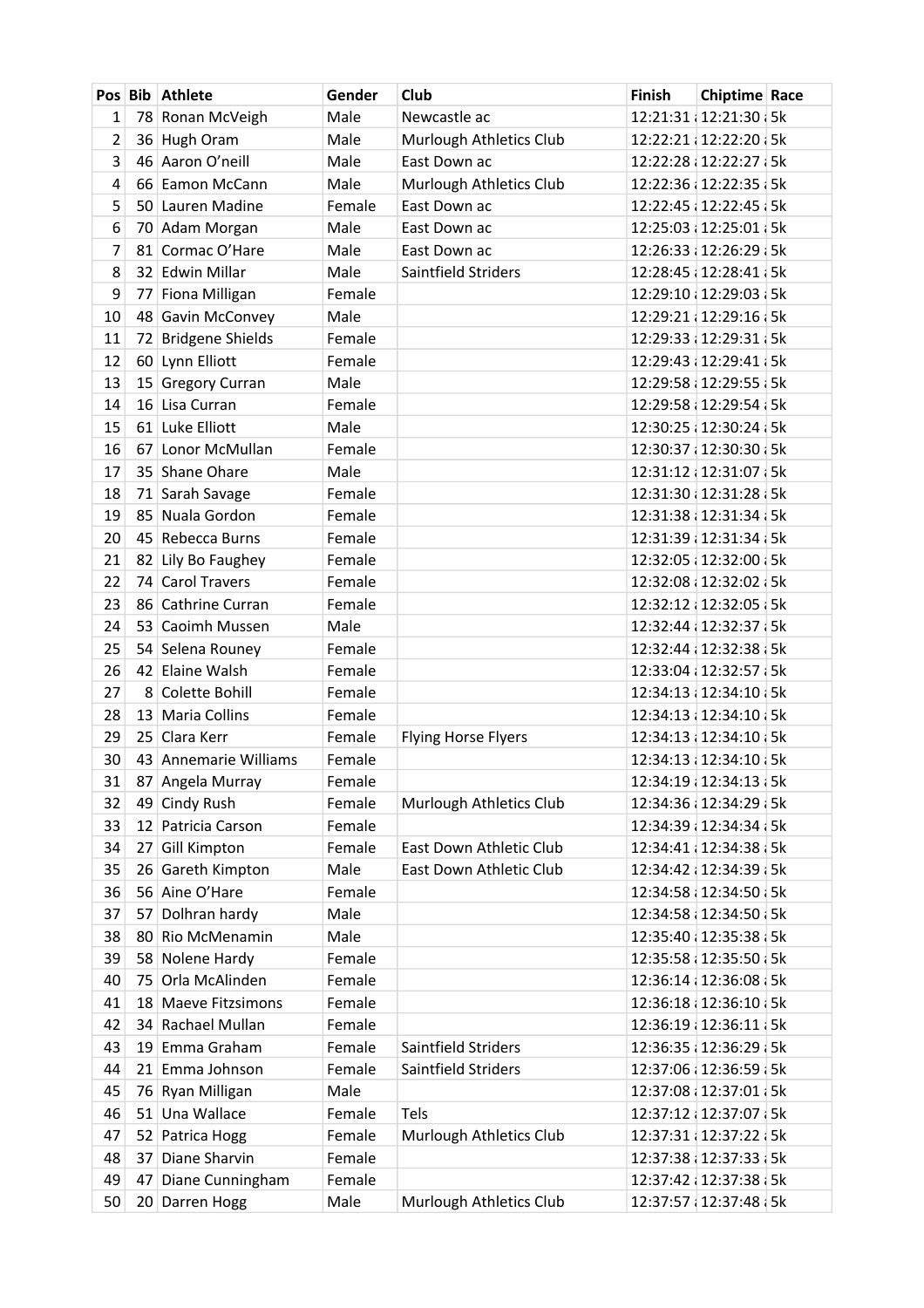| 51 | 31 Amy McCormick            | Female | Saintfield Striders        | 12:38:00 12:37:55 5k   |
|----|-----------------------------|--------|----------------------------|------------------------|
| 52 | 73 Brenda Hanna             | Female |                            | 12:38:15 12:38:11 5k   |
| 53 | 83 Emma Stockdale           | Female |                            | 12:38:19 12:38:12 5k   |
| 54 | 68 Alex Mc Mullan           | Male   |                            | 12:38:21 12:38:13 5k   |
| 55 | 62 Jack Elliott             | Male   |                            | 12:38:29 12:38:28 5k   |
| 56 | 23 Laura Jones              | Female | Saintfield Striders        | 12:38:38 12:38:31 5k   |
| 57 | 40 Joan Telford             | Female |                            | 12:38:39 12:38:32 5k   |
| 58 | 24 Cheryl Kelly             | Female |                            | 12:38:46 12:38:43 5k   |
| 59 | 14 Leanne Cunningham        | Female |                            | 12:39:20 12:39:17 5k   |
| 60 | 41 Karen Turley             | Female |                            | 12:40:14 12:40:05   5k |
| 61 | 28 Bronagh Mason            | Female | <b>Team Ciara</b>          | 12:41:35 12:41:30 5k   |
| 62 | 33 Linda Millar             | Female | Saintfield Striders        | 12:41:39 12:41:34 5k   |
| 63 | 55 P Johnson                | Female | Saintfield Striders        | 12:41:44 12:41:38 5k   |
| 64 | 10 Seanien Burns            | Female |                            | 12:42:00 12:41:56 5k   |
| 65 | 17 Sharon Dinu              | Female |                            | 12:43:12 12:43:08 5k   |
| 66 | 38 Trish Stitt              | Female |                            | 12:43:12 12:43:08 5k   |
| 67 | 79 Jennifer Cultra          | Female |                            | 12:46:42 12:46:33 5k   |
| 68 | 64 Mildred McMinn           | Female |                            | 12:47:16 12:47:07 5k   |
| 69 | 65 Sarah Napier             | Female |                            | 12:47:16 12:47:12 5k   |
| 70 | 59 David Napier             | Male   |                            | 12:47:17 12:47:13 5k   |
| 71 | 84 Rebecca Higham           | Female |                            | 12:48:03 12:47:54 5k   |
|    |                             |        |                            |                        |
|    | 1 489 James Savage          | Male   | East Down ac               | 12:35:21 12:35:19 10k  |
|    | 2 502 Gerry Irvine          | Male   | <b>Bike House Bangor</b>   | 12:36:53 12:36:51 10k  |
|    | 3 485 Norman Mawhinney      | Male   | <b>Ballydrain Harriers</b> | 12:37:01 12:36:59 10k  |
|    | 4 513 Cathrine O'Conner     | Female | East Down ac               | 12:37:07 12:37:05 10k  |
|    | 5 471 Ben Wilson            | Male   |                            | 12:39:00 12:38:56 10k  |
|    | 6 428 Barry Kelly           | Male   | <b>Flying Horse Flyers</b> | 12:39:15 12:39:07 10k  |
|    | 7 504 Thomas Jennings       | Male   | Crossfit Infected          | 12:39:23 12:39:19 10k  |
|    | 8 508 Mark O'Conner         | Male   | East Down ac               | 12:39:51 12:39:49 10k  |
|    | 9 518 Gavin Bell            | Male   | <b>Crossgar Harriers</b>   | 12:40:21 12:40:16 10k  |
|    | 10 469 Deirdre Weatherall   | Female |                            | 12:40:35 12:40:33 10k  |
|    | 11 434 Eamon Magee          | Male   |                            | 12:41:12 12:41:09 10k  |
|    | 12 411 Emma Curtis          | Female |                            | 12:41:15 12:41:03 10k  |
|    | 13 498 Lisa Laird           | Female | East Down ac               | 12:41:22 12:41:20 10k  |
|    | 14 511 R Hawkins            | Male   |                            | 12:41:51 12:41:42 10k  |
|    | 15 461 Adam Skelly          | Male   | North Down AC              | 12:42:50 12:42:47 10k  |
|    | 16 475 Stephen burns        | male   |                            | 12:43:28 12:43:23 10k  |
|    | 17 448 Leo Noble            | Male   |                            | 12:44:10 12:44:08 10k  |
|    | 18 437 Alan McCaughtry      | Male   | Saintfield Striders        | 12:45:26 12:45:22 10k  |
|    | 19 420 Julie George         | Female |                            | 12:45:29 12:45:22 10k  |
|    | 20 506 Mary Enright Gillies | Female | <b>Crossgar Harriers</b>   | 12:45:37 12:45:30 10k  |
|    | $21$ 425 Ian Hillsdon       | Male   | <b>Flying Horse Flyers</b> | 12:45:44 12:45:36 10k  |
|    | 22 514 Orla Tumelty         | Female | <b>Crossgar Harriers</b>   | 12:46:02 12:45:56 10k  |
|    | 23 521 Kieran McMahon       | Male   | East Down ac               | 12:46:09 12:46:03 10k  |
|    | 24 407 Clare Carson         | Female | East Down Athletic Club    | 12:46:49 12:46:44 10k  |
|    | 25 401 Gareth Amos          | Male   | East Down Athletic Club    | 12:47:20 12:47:13 10k  |
|    | 26 517 Kevin Kelly          | Male   | East Down ac               | 12:47:24 12:47:19 10k  |
|    | 27 490 Fintan Murray        | Male   | <b>Crossgar Harriers</b>   | 12:47:28 12:47:22 10k  |
|    | 28 455 Amanda Ramsey        | Female |                            | 12:47:35 12:47:30 10k  |
|    | 29 462 Patrick Smith        | Male   | <b>Core Nutters</b>        | 12:47:52 12:47:45 10k  |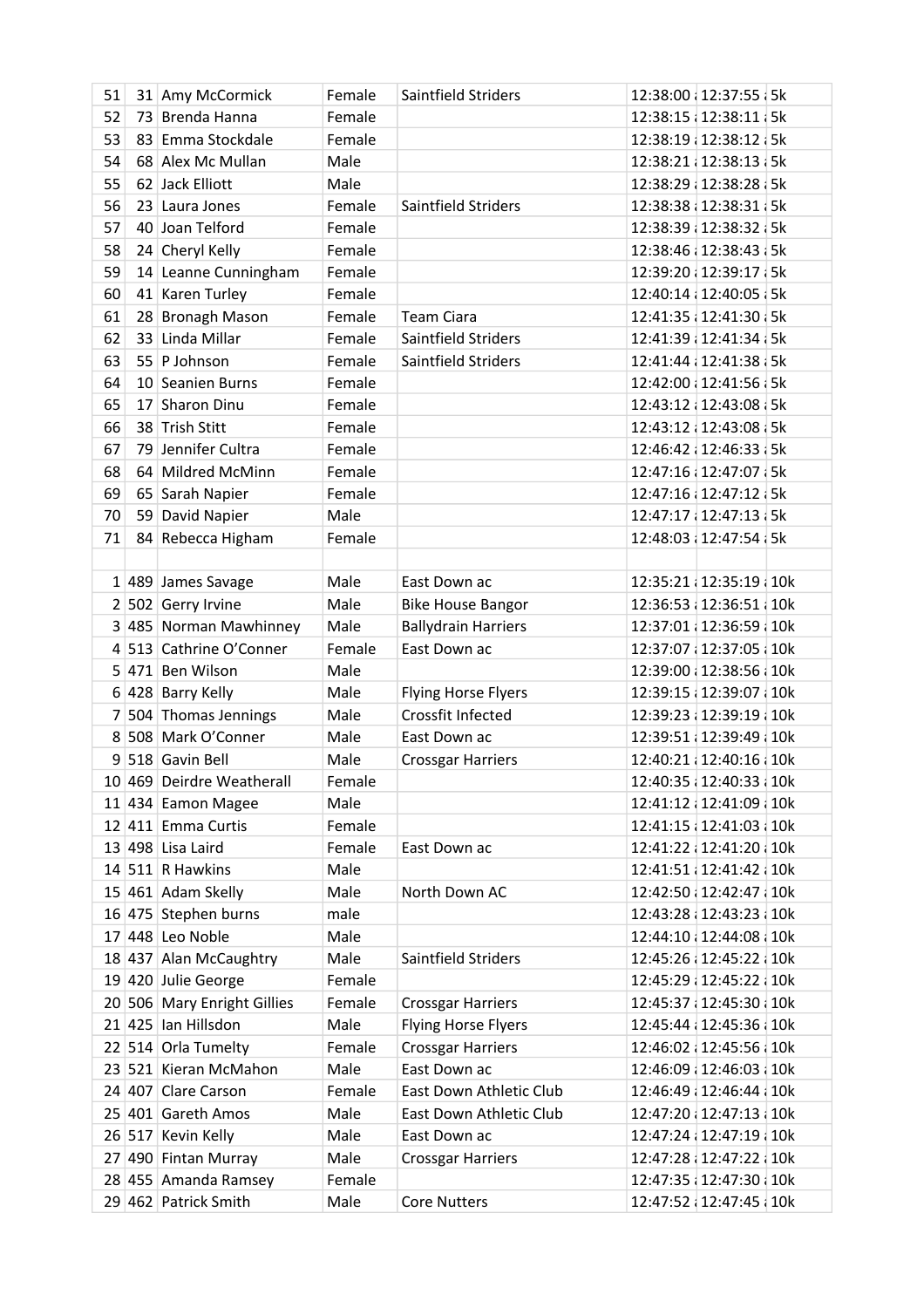|  | 30 477 Catherine Gilchrist          | Female | East Down                  | 12:48:13 12:48:04 10k     |
|--|-------------------------------------|--------|----------------------------|---------------------------|
|  | 31 429 Michael Kelly                | Male   | <b>NICS AC</b>             | 12:48:18 12:48:12 10k     |
|  | 32 413 Ruth Early                   | Female | <b>Core Nutters</b>        | 12:48:35 12:48:29 10k     |
|  | 33 501 Sheree McNamatr              | Female | Ballygalget ac             | 12:48:43 12:48:41 10k     |
|  | 34 431 Caroline Leckie              | Female | Saintfield Striders        | 12:48:48 12:48:44 10k     |
|  | 35 516 adrian Magee                 | Male   | <b>Crossgar Harriers</b>   | 12:49:41 12:49:30 10k     |
|  | 36 483 Joe McMahon                  | Male   | Murlough Athletics Club    | 12:49:44 12:49:39 10k     |
|  | 37 444 Catherine Miskelly           | Female | <b>Ballydrain Harriers</b> | 12:49:58 12:49:51 10k     |
|  | 38 510 Anthony O'Hare               | Male   |                            | 12:50:29 12:50:19 10k     |
|  | 39 412 Julie Davidson               | Female | Saintfield Striders        | 12:50:41 12:50:37 10k     |
|  | 40 512 Mairead Faughey              | Female | Saintfield Striders        | 12:50:41 12:50:33 10k     |
|  | 41 491 Iryna Kennedy                | Female | Lagan Valley ac            | 12:51:09 12:51:03 10k     |
|  | 42 497 Heather Kennedy              | Female | Dromore ac                 | 12:51:20 12:51:14 10k     |
|  | 43 405 Charlene Brady               | Female |                            | 12:51:27 12:51:23 10k     |
|  | 44 416 Carina Fitzsimons            | Female |                            | 12:51:30 12:51:26 10k     |
|  | 45 414 Hannah English               | Female |                            | 12:51:58 12:51:51 10k     |
|  | 46 422 Phil Graham                  | Male   |                            | 12:51:58 12:51:51 10k     |
|  | 47 418 Elaine Flynn                 | Female |                            | 12:52:06 12:52:01 10k     |
|  | 48 476 Roisin Gaffney               | Female | East Down ac               | 12:52:07 12:51:58 10k     |
|  | 49 436 Denise McAlarney             | Female | Murlough Athletics Club    | 12:52:13 12:52:09 10k     |
|  | 50 505 Charlie Ataliotis            | Male   | East Down ac               | 12:52:15 12:52:04 10k     |
|  | 51 439 Stephen McCaughtry           | Male   | Saintfield Striders        | 12:52:50 12:52:42 10k     |
|  | 52 419 Patricia Galloway            | Female | East Down Athletic Club    | 12:54:08 12:54:05 10k     |
|  | 53 450 Orla Polly                   | Female |                            | 12:54:08 12:54:05 10k     |
|  | 54 451 Penny Polly                  | Female |                            | 12:54:08 12:54:05 10k     |
|  | 55 487 Joe-Anna Smyth               | Female | <b>Atlas Running</b>       | 12:54:12 12:54:03 10k     |
|  | 56 488 Patrick Smith                | Male   | <b>Atlas Running</b>       | 12:54:12 12:54:04 10k     |
|  | 57 421 Joan Gilmore                 | Female |                            | 12:54:58 12:54:49 10k     |
|  | 58 460 Elaine Sharvin               | Female |                            | 12:55:07 12:54:55 10k     |
|  | 59 503 Pauline Mc Dowell            | Female |                            | 12:55:11 12:54:59 10k     |
|  | 60 494 Priscilla McAlindon          | Female | james babes                | 12:55:27 12:55:14 10k     |
|  | 61 408 Catherine Clendenning Female |        |                            | 12:55:33 12:55:22 10k     |
|  | 62 481 Joanne Carson                | Female | East Down ac               | 12:55:38 12:55:29 10k     |
|  | 63 482 Mags Flynn                   | Female | East Down ac               | 12:55:38 12:55:29 10k     |
|  | 64 515 Helen McCourt                | Female |                            | 12:55:55 12:55:48 10k     |
|  | 65 457 Darren Rea                   | Male   | Help Nicola beat MS        | 12:56:33 12:55:50 10k     |
|  | 66 440 Maria McEvoy/Downey Female   |        |                            | 12:57:02 12:56:57 10k     |
|  | 67 463 Leanne Smyth                 | Female | Saintfield Striders        | 12:57:04 12:56:56 10k     |
|  | 68 415 Karen Fennell                | Female |                            | 12:57:05 12:57:01 10k     |
|  | 69 453 Joanne Purnell               | Female |                            | 12:57:05 12:57:01 10k     |
|  | 70 509 Aisleen McMenamin            | Female |                            | 12:57:05 12:57:02 10k     |
|  | 71 424 Ciara Hanna                  | Female | Help Nicola beat MS        | 12:57:06 12:57:02 10k     |
|  | 72 496 Caoimme Walsh                | Female |                            | 12:57:23 12:57:13 10k     |
|  | 73 449 Cathy Oreilly                | Female |                            | 12:58:11 12:58:05 10k     |
|  | 74 474 Diane Leahy                  | Female | Saintfield Striders        | 12:58:24 12:58:15 10k     |
|  | 75 427 Caroline Kearney             | Female |                            | 12:58:44 12:58:36 10k     |
|  | 76 472 Alison Young                 | Female | Saintfield Striders        | 12:58:44 12:58:35 10k     |
|  | 77 430 Roisin Keown                 | Female |                            | 12:58:51 12:58:38 10k     |
|  | 78 500 lynsey Holland               | Female | james babes                | 12:58:52 12:58:39 10k     |
|  | 79 492 Louise Hanna                 | Female |                            | 12:59:47 12:59:42 10k     |
|  | 80 404 Hilary Bradshaw              | Female | Orangegrove AC             | 1:00:33 al 1:00:23 al 10k |